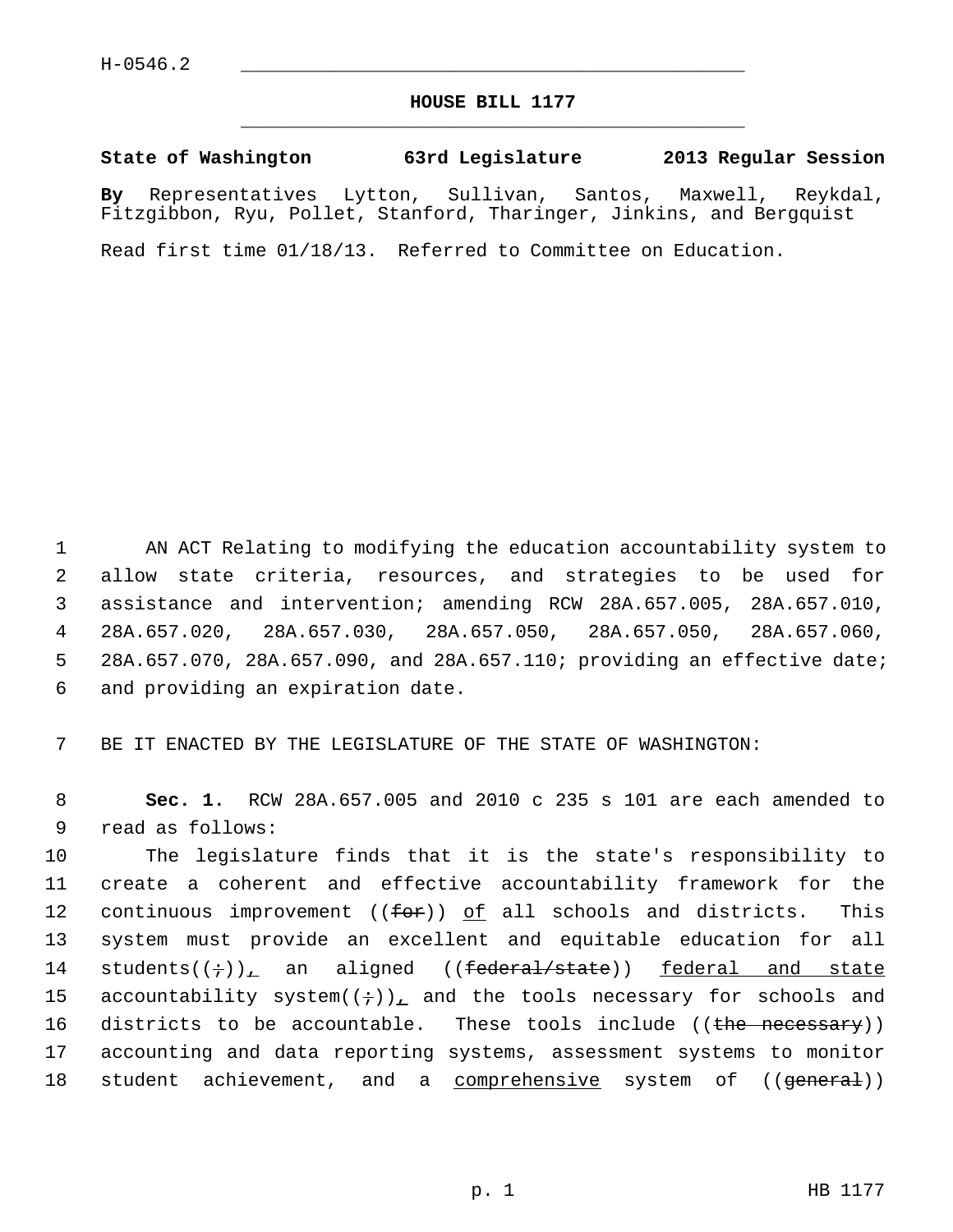1 differentiated support, targeted assistance, and, if necessary, 2 intervention.

 3 The office of the superintendent of public instruction is 4 responsible for developing and implementing the accountability tools to 5 build district capacity and working within federal and state 6 guidelines. The legislature assigned the state board of education 7 responsibility and oversight for creating an accountability framework. 8 This framework provides a unified system of support for challenged 9 schools that aligns with basic education, increases the level of 10 support based upon the magnitude of need, and uses data for decisions. 11 Such a system will identify schools and their districts for recognition 12 as well as for additional state support. For a specific group of 13 ((challenged schools, defined as)) persistently lowest-achieving 14 schools( $(\tau)$ ) and their districts, it is necessary to provide a required 15 action process that creates a partnership between the state and local 16 district to target funds and assistance to turn around the identified 17 ((lowest-achieving)) schools.

18 Phase I of this accountability system will recognize schools that 19 have done an exemplary job of raising student achievement and closing 20 the achievement gaps using the ((state board of education's 21 accountability)) Washington achievement index adopted by the state 22 board of education. The state board of education shall have ongoing 23 collaboration with the ((achievement)) educational opportunity gap 24 oversight and accountability committee regarding the measures used to 25 measure the closing of the achievement gaps and  $($  ( $t$ he)) recognition 26 provided to the school districts for closing the achievement gaps. 27 Phase I will also target the lowest five percent of persistently 28 lowest-achieving schools defined under federal guidelines to provide 29 federal funds and federal intervention models through a voluntary 30 option in 2010, and for those who do not volunteer and have not 31 improved student achievement, a required action process beginning in 32 2011.

33 Phase II of this accountability system will work toward 34 implementing the ((state board of education's accountability)) 35 Washington achievement index for identification of challenged schools 36 in need of improvement, including those that are not Title I schools, 37 and the use of state and local intervention models and federal and 38 state funds through a ((required action process)) comprehensive system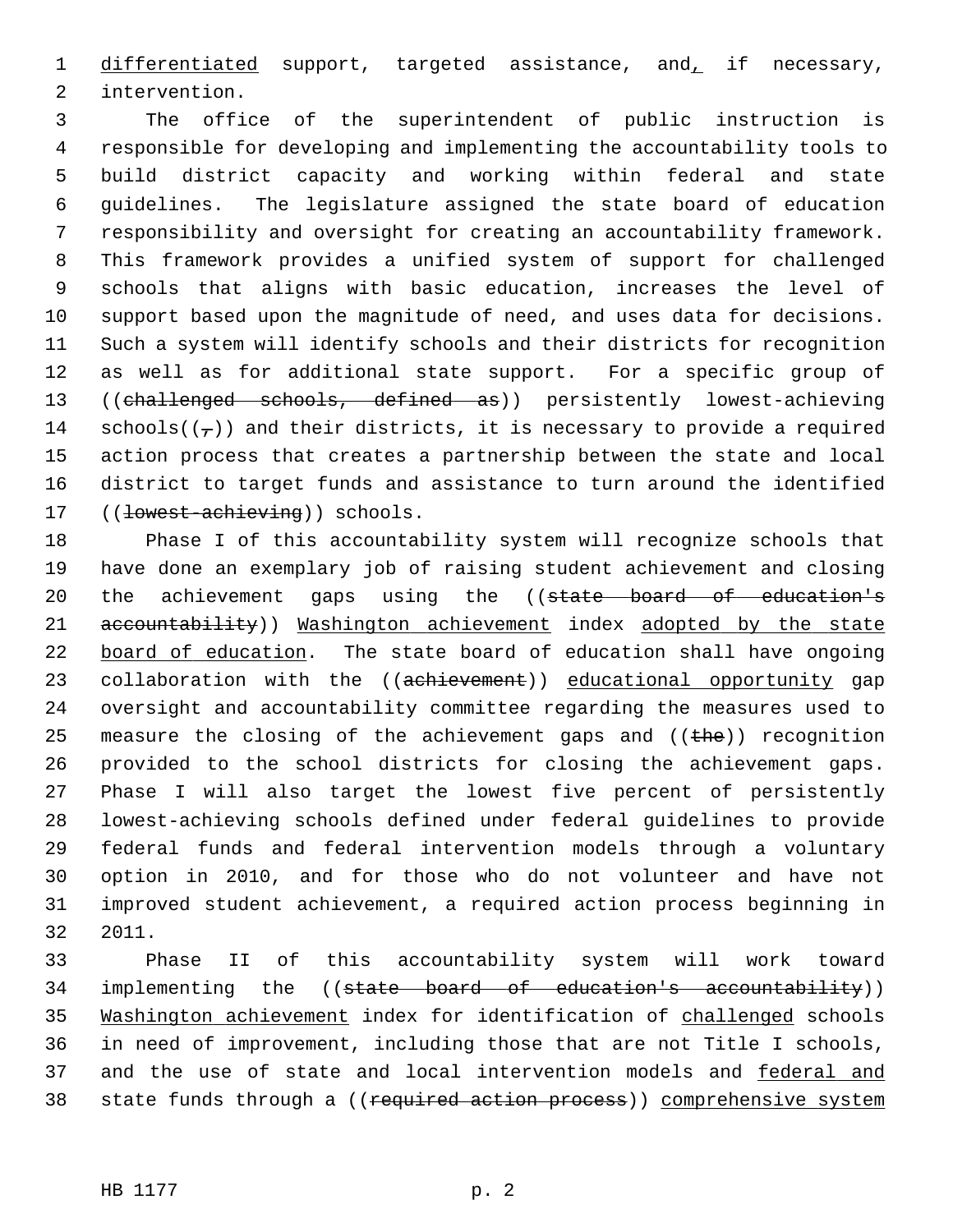1 of differentiated support, targeted assistance, and intervention 2 beginning in ((2013, in addition to the federal program)) the 2014-15 3 school year. If federal approval of the ((state board of education's 4 accountability)) Washington achievement index ((must be)) is not 5 obtained ((or else)), the federal guidelines for ((persistently lowest-6 achieving)) identifying schools will continue to be used.

 7 The expectation from implementation of this accountability system 8 is the improvement of student achievement for all students to prepare 9 them for postsecondary education, work, and global citizenship in the 10 twenty-first century.

11 **Sec. 2.** RCW 28A.657.010 and 2010 c 235 s 112 are each amended to 12 read as follows:

13 The definitions in this section apply throughout this chapter 14 unless the context clearly requires otherwise.

15 (1) "All students group" means those students in grades three 16 through eight and high school who take the state's assessment in 17 reading and mathematics required under 20 U.S.C. Sec. 6311(b)(3).

18 (2) "Title I" means Title I, part A of the federal elementary and 19 secondary education act of 1965 (ESEA) (20 U.S.C. Secs. 6311-6322).

20 (3) "Turnaround principles" include but are not limited to the 21 following:

22 (a) Providing strong leadership;

23 (b) Ensuring teachers are effective and able to improve 24 instruction;

25 (c) Increasing learning time;

26 (d) Strengthening the school's instructional program;

27 (e) Using data to inform instruction;

28 (f) Establishing a safe and supportive school environment; and

29 (g) Engaging families and communities.

30 **Sec. 3.** RCW 28A.657.020 and 2010 c 235 s 102 are each amended to 31 read as follows:

32 (1) Beginning in 2010, and each year thereafter( $\frac{1}{2}$  by)) through 33 December  $((1st))$  1, 2012, the superintendent of public instruction 34 shall annually identify schools as one of the state's persistently 35 lowest-achieving schools if the school is a Title I school, or a school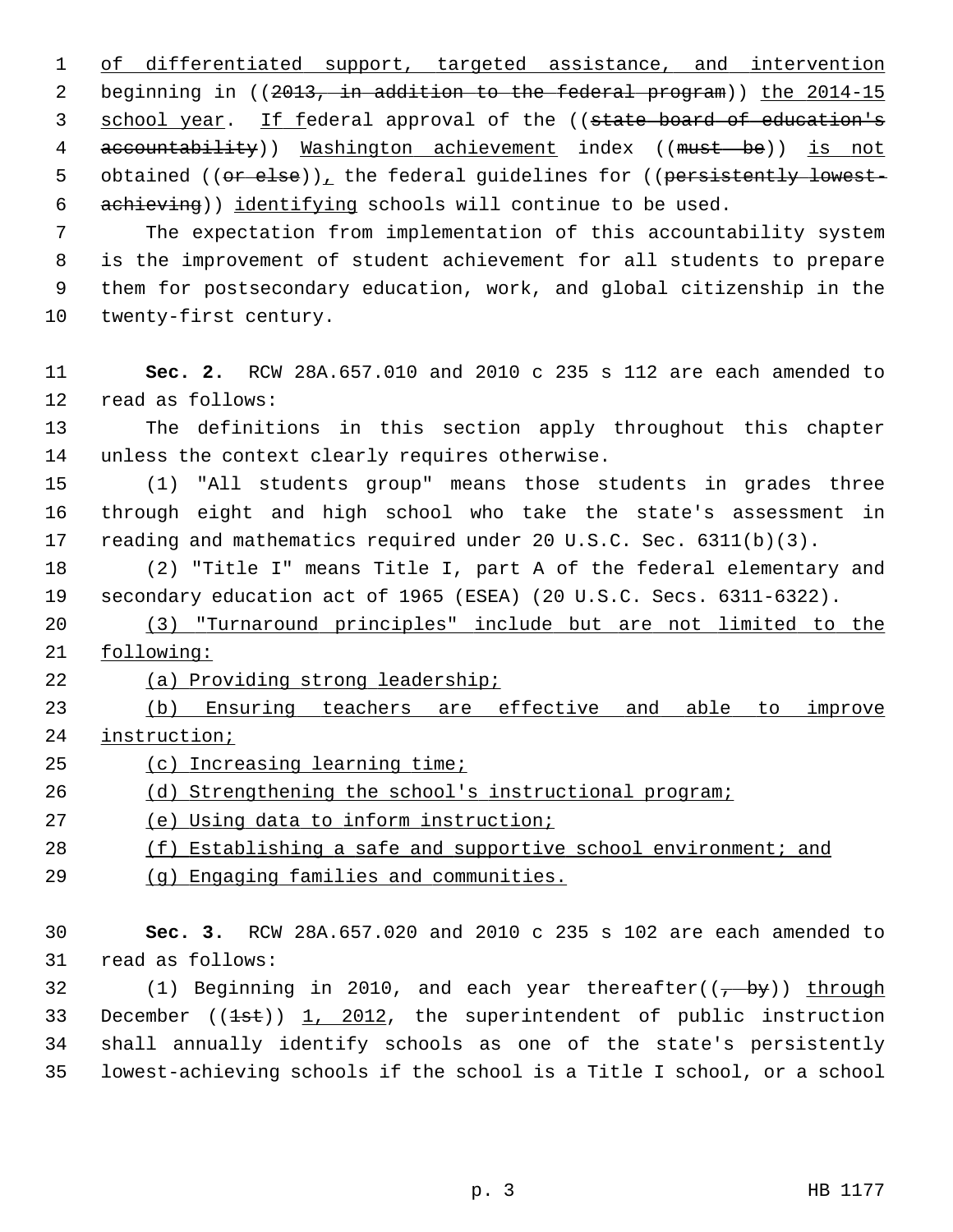1 that is eligible for but does not receive Title I funds, that is among 2 the lowest-achieving five percent of Title I or Title I eligible 3 schools in the state.

 4 (2) The criteria for determining whether a school is among the 5 persistently lowest-achieving five percent of Title I schools, or Title 6 I eligible schools, under subsection (1) of this section shall be 7 established by the superintendent of public instruction. The criteria 8 must meet all applicable requirements for the receipt of a federal 9 school improvement grant under the American recovery and reinvestment 10 act of 2009 and Title I of the elementary and secondary education act 11 of 1965, and take into account both:

12 (a) The academic achievement of the "all students" group in a 13 school in terms of proficiency on the state's assessment, and any 14 alternative assessments, in reading and mathematics combined; and

15 (b) The school's lack of progress on the mathematics and reading 16 assessments over a number of years in the "all students" group.

 (3)(a) Beginning December 1, 2013, and each December thereafter, the superintendent of public instruction shall annually identify 19 challenged schools in need of improvement and a subset of such schools that are the persistently lowest-achieving schools in the state.

 (b) The criteria for determining whether a school is a challenged school in need of improvement shall be established by the 23 superintendent of public instruction. The criteria must meet all applicable federal requirements under Title I of the elementary and secondary education act of 1965 and other federal rules or guidance, including applicable requirements for the receipt of federal school improvement funds if available, but shall apply equally to Title I, Title I-eligible, and non-Title I schools in the state. The criteria must take into account the academic achievement of the "all students" group and subgroups of students in a school in terms of proficiency on the state assessments in reading and mathematics and a high school's graduation rate for all students and subgroups of students. The superintendent may establish tiered categories of challenged schools based on the relative performance of all students, subgroups of students, and other factors.

36 (c) The superintendent of public instruction shall also establish 37 criteria for determining whether a challenged school in need of 38 improvement is also a persistently lowest-achieving school for purposes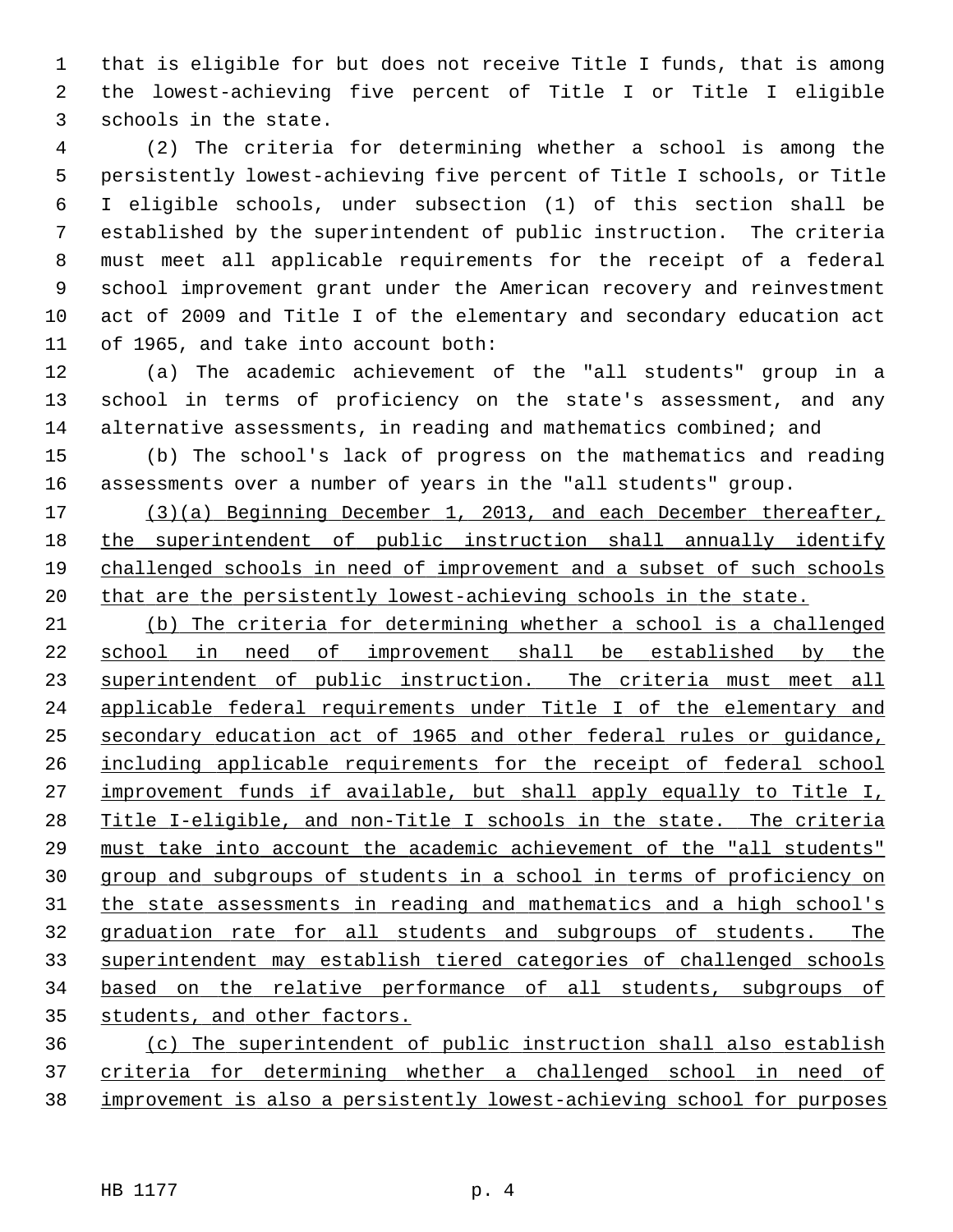1 of the required action district process under this chapter, which shall 2 include the school's lack of progress for all students and subgroups of 3 students over a number of years.

 (d) If the Washington achievement index is approved by the United States department of education for use in identifying schools for federal purposes, the superintendent of public instruction shall use the approved index to identify schools under (b) and (c) of this subsection.

 9 **Sec. 4.** RCW 28A.657.030 and 2010 c 235 s 103 are each amended to 10 read as follows:

11 (1) Beginning in January 2011, the superintendent of public 12 instruction shall annually recommend to the state board of education 13 school districts for designation as required action districts. A 14 district with at least one school identified as a persistently lowest-15 achieving school according to the criteria established by the 16 superintendent of public instruction under RCW 28A.657.020 shall be 17 designated as a required action district ((if it meets the criteria 18 developed by the superintendent of public instruction)). However, a 19 school district shall not be recommended for designation as a required 20 action district if the district was awarded a federal school 21 improvement grant by the superintendent in 2010 and for three 22 consecutive years following receipt of the grant implemented a federal 23 school intervention model at each school identified for improvement. 24 The state board of education may designate a district that received a 25 school improvement grant in 2010 as a required action district if after 26 three years of voluntarily implementing a plan the district continues 27 to have a school identified as persistently lowest-achieving and meets 28 the criteria for designation established by the superintendent of 29 public instruction.

30 (2) The superintendent of public instruction shall provide a school 31 district superintendent with written notice of the recommendation for 32 designation as a required action district by certified mail or personal 33 service. A school district superintendent may request reconsideration 34 of the superintendent of public instruction's recommendation. The 35 reconsideration shall be limited to a determination of whether the 36 school district met the criteria for being recommended as a required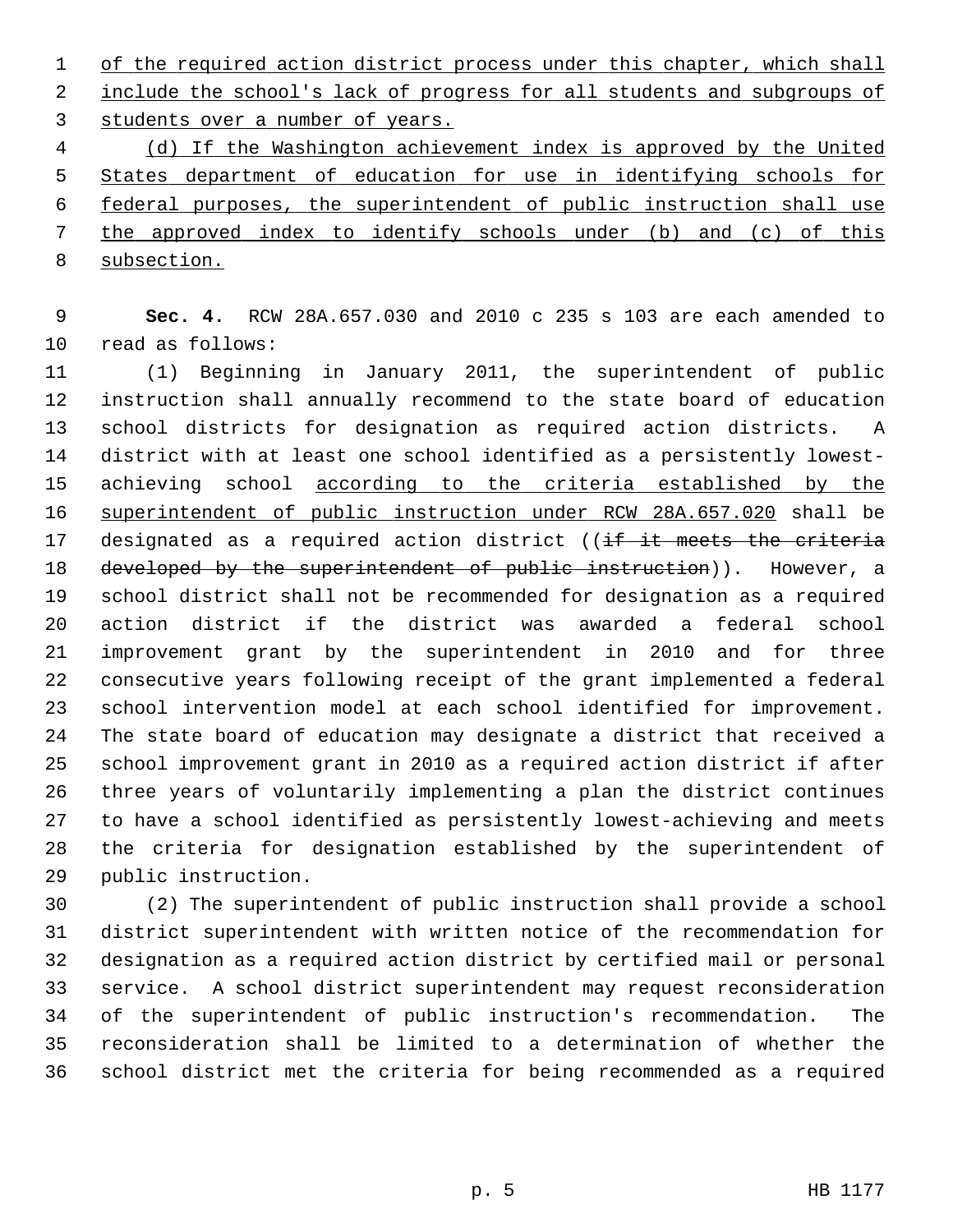1 action district. A request for reconsideration must be in writing and 2 served on the superintendent of public instruction within ten days of 3 service of the notice of the superintendent's recommendation.

 4 (3) The state board of education shall annually designate those 5 districts recommended by the superintendent in subsection (1) of this 6 section as required action districts. A district designated as a 7 required action district shall be required to notify all parents of 8 students attending a school identified as a persistently lowest- 9 achieving school in the district of the state board of education's 10 designation of the district as a required action district and the 11 process for complying with the requirements set forth in RCW 12 28A.657.040 through 28A.657.100.

13 **Sec. 5.** RCW 28A.657.050 and 2012 c 53 s 10 are each amended to 14 read as follows:

15 (1) The local district superintendent and local school board of a 16 school district designated as a required action district must submit a 17 required action plan to the state board of education for approval. 18 Unless otherwise required by subsection (3) of this section, the plan 19 must be submitted under a schedule as required by the state board. A 20 required action plan must be developed in collaboration with 21 administrators, teachers, and other staff, parents, unions representing 22 any employees within the district, students, and other representatives 23 of the local community. The superintendent of public instruction shall 24 provide a district with assistance in developing its plan if requested. 25 The school board must conduct a public hearing to allow for comment on 26 a proposed required action plan. The local school district shall 27 submit the plan first to the office of the superintendent of public 28 instruction to review and approve that the plan is consistent with 29 federal and state guidelines, as applicable. After the office of the 30 superintendent of public instruction has approved that the plan is 31 consistent with federal and state guidelines, the local school district 32 must submit its required action plan to the state board of education 33 for approval.

34 (2) A required action plan must include all of the following:

35 (a) Implementation of ((one of the four federal)) an intervention 36 model(( $\pm$ )) or turnaround principles required for the receipt of ( $\pm$ ))

37 federal or state funds for school improvement  $((\text{grant}_t))$  for those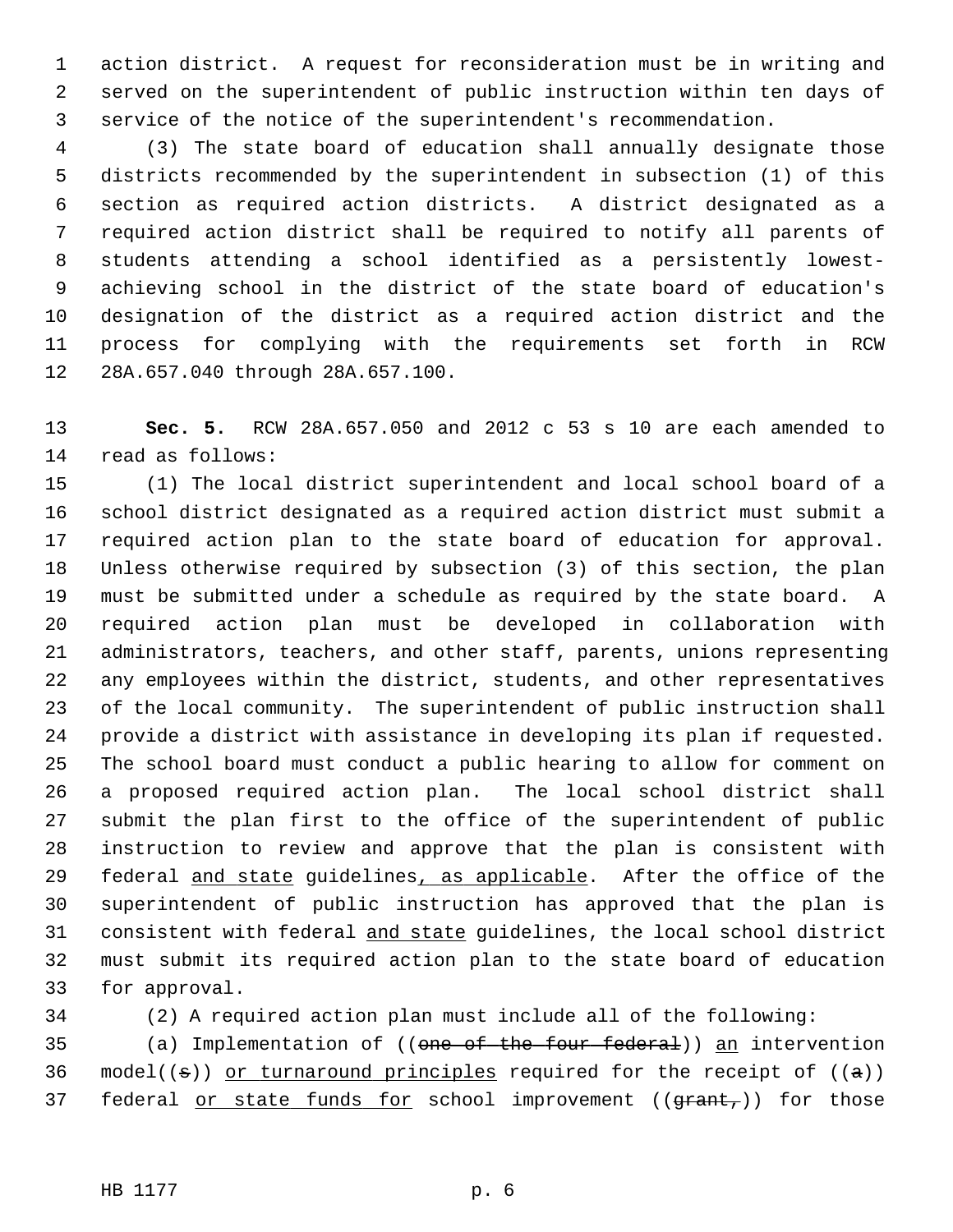1 persistently lowest-achieving schools that the district will be 2 focusing on for required action. ((However, a district may not 3 establish a charter school under a federal intervention model without 4 express legislative authority. The intervention models are the 5 turnaround, restart, school closure, and transformation models.)) The 6 intervention model selected and the implementation of turnaround 7 principles must address the concerns raised in the academic performance 8 audit and be intended to improve student performance to allow a school 9 district to be removed from the list of districts designated as a 10 required action district by the state board of education within three 11 years of implementation of the plan;

12 (b) Submission of an application for ((a federal school improvement 13 grant or a grant from other)) federal or state funds for school 14 improvement to the superintendent of public instruction;

15 (c) A budget that provides for adequate resources to implement the 16 ((federal)) model selected and any other requirements of the plan;

17 (d) A description of the changes in the district's or school's 18 existing policies, structures, agreements, processes, and practices 19 that are intended to attain significant achievement gains for all 20 students enrolled in the school and how the district intends to address 21 the findings of the academic performance audit; and

22 (e) Identification of the measures that the school district will 23 use in assessing student achievement at a school identified as a 24 persistently lowest-achieving school, which include improving 25 mathematics and reading student achievement and graduation rates as 26 defined by the office of the superintendent of public instruction that 27 enable the school to no longer be identified as a persistently lowest-28 achieving school.

29 (3)(a) For any district designated for required action, the parties 30 to any collective bargaining agreement negotiated, renewed, or extended 31 under chapter 41.59 or 41.56 RCW after June 10, 2010, must reopen the 32 agreement, or negotiate an addendum, if needed, to make changes to 33 terms and conditions of employment that are necessary to implement a 34 required action plan. For any district applying to participate in a 35 collaborative schools for innovation and success pilot project under 36 RCW 28A.630.104, the parties to any collective bargaining agreement 37 negotiated, renewed, or extended under chapter 41.59 or 41.56 RCW after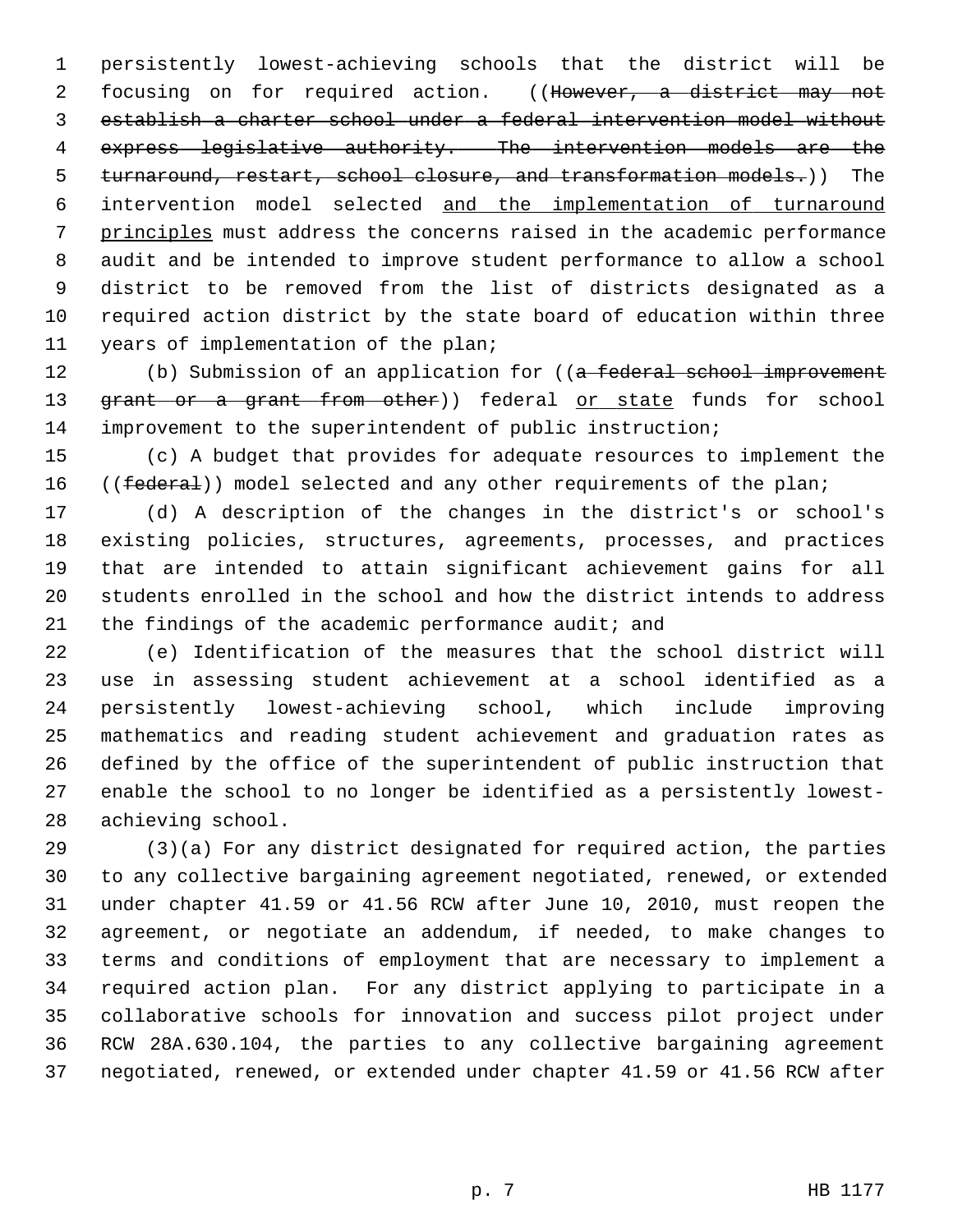1 June 7, 2012, must reopen the agreement, or negotiate an addendum, if 2 needed, to make changes to terms and conditions of employment that are 3 necessary to implement an innovation and success plan.

 4 (b) If the school district and the employee organizations are 5 unable to agree on the terms of an addendum or modification to an 6 existing collective bargaining agreement, the parties, including all 7 labor organizations affected under the required action plan, shall 8 request the public employment relations commission to, and the 9 commission shall, appoint an employee of the commission to act as a 10 mediator to assist in the resolution of a dispute between the school 11 district and the employee organizations. Beginning in 2011, and each 12 year thereafter, mediation shall commence no later than April 15th. 13 All mediations held under this section shall include the employer and 14 representatives of all affected bargaining units.

15 (c) If the executive director of the public employment relations 16 commission, upon the recommendation of the assigned mediator, finds 17 that the employer and any affected bargaining unit are unable to reach 18 agreement following a reasonable period of negotiations and mediation, 19 but by no later than May 15th of the year in which mediation occurred, 20 the executive director shall certify any disputed issues for a decision 21 by the superior court in the county where the school district is 22 located. The issues for determination by the superior court must be 23 limited to the issues certified by the executive director.

24 (d) The process for filing with the court in this subsection (3)(d) 25 must be used in the case where the executive director certifies issues 26 for a decision by the superior court.

27 (i) The school district shall file a petition with the superior 28 court, by no later than May 20th of the same year in which the issues 29 were certified, setting forth the following:

30 (A) The name, address, and telephone number of the school district 31 and its principal representative;

32 (B) The name, address, and telephone number of the employee 33 organizations and their principal representatives;

34 (C) A description of the bargaining units involved;

35 (D) A copy of the unresolved issues certified by the executive 36 director for a final and binding decision by the court; and

37 (E) The academic performance audit that the office of the 38 superintendent of public instruction completed for the school district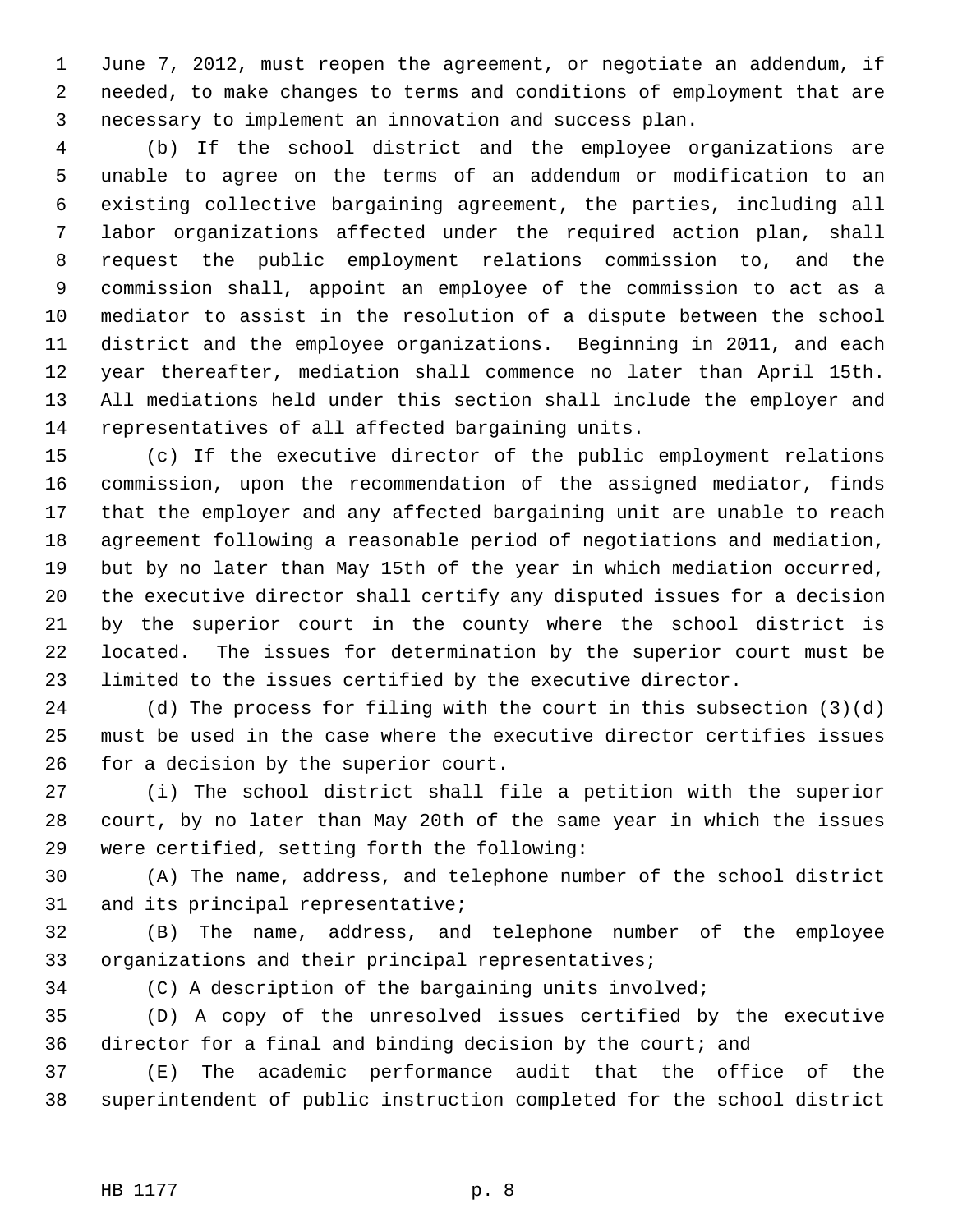1 in the case of a required action district, or the comprehensive needs 2 assessment in the case of a collaborative schools for innovation and 3 success pilot project.

 4 (ii) Within seven days after the filing of the petition, each party 5 shall file with the court the proposal it is asking the court to order 6 be implemented in a required action plan or innovation and success plan 7 for the district for each issue certified by the executive director. 8 Contemporaneously with the filing of the proposal, a party must file a 9 brief with the court setting forth the reasons why the court should 10 order implementation of its proposal in the final plan.

11 (iii) Following receipt of the proposals and briefs of the parties, 12 the court must schedule a date and time for a hearing on the petition. 13 The hearing must be limited to argument of the parties or their counsel 14 regarding the proposals submitted for the court's consideration. The 15 parties may waive a hearing by written agreement.

16 (iv) The court must enter an order selecting the proposal for 17 inclusion in a required action plan that best responds to the issues 18 raised in the school district's academic performance audit, and allows 19 for the award of ((a federal school improvement grant or a grant from 20 other)) federal or state funds for school improvement to the district 21 from the office of the superintendent of public instruction to 22 implement (( $\theta$ ne of the four federal)) an intervention model(( $\theta$ )) or 23 turnaround principles. In the case of an innovation and success plan, 24 the court must enter an order selecting the proposal for inclusion in 25 the plan that best responds to the issues raised in the school's 26 comprehensive needs assessment. The court's decision must be issued no 27 later than June 15th of the year in which the petition is filed and is 28 final and binding on the parties; however the court's decision is 29 subject to appeal only in the case where it does not allow the school 30 district to implement a required action plan consistent with the 31 requirements for the award of ((a federal school improvement grant or 32 other)) federal or state funds for school improvement by the 33 superintendent of public instruction.

34 (e) Each party shall bear its own costs and attorneys' fees 35 incurred under this statute.

36 (f) Any party that proceeds with the process in this section after 37 knowledge that any provision of this section has not been complied with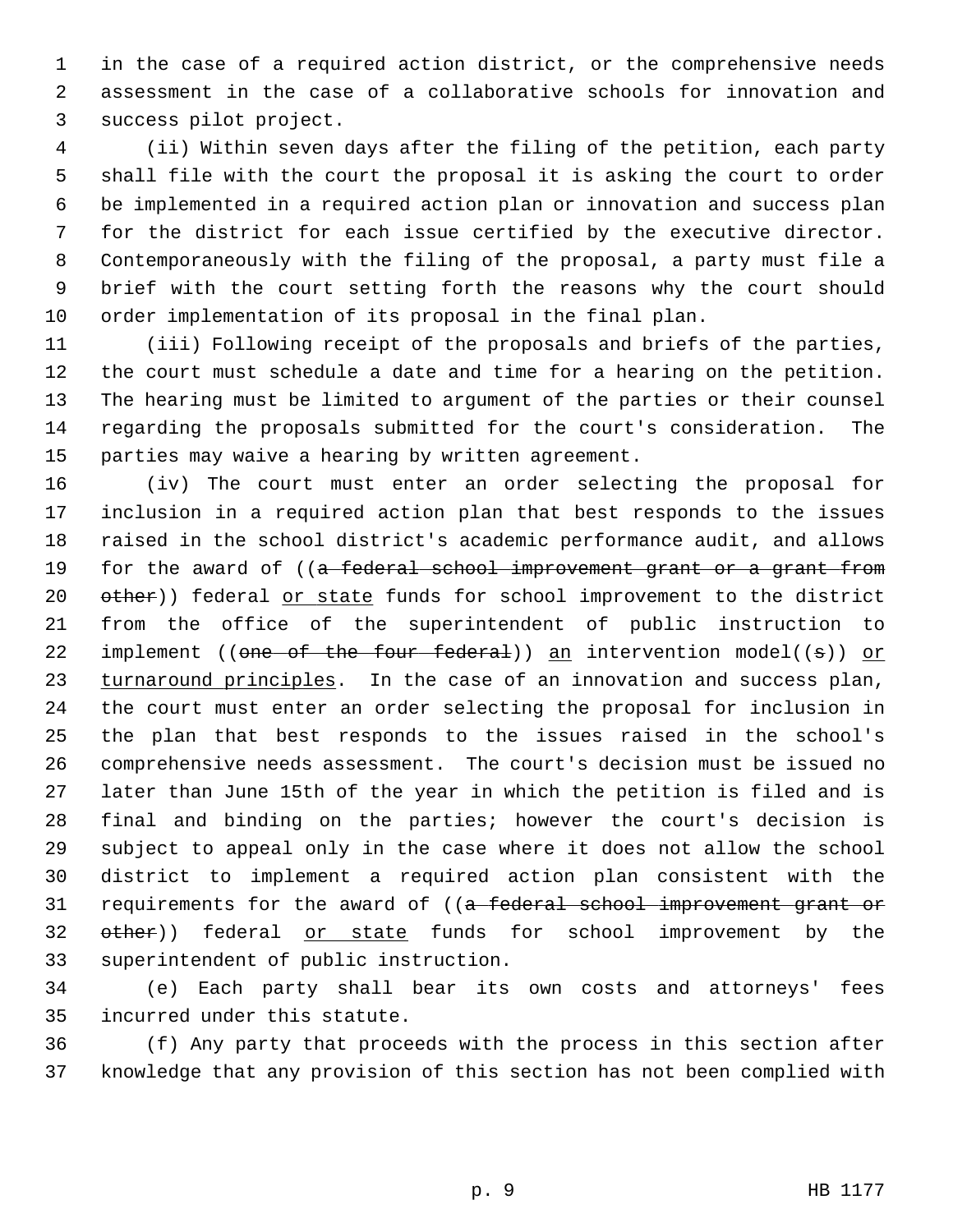1 and who fails to state its objection in writing is deemed to have 2 waived its right to object.

 3 (4) All contracts entered into between a school district and an 4 employee must be consistent with this section and allow school 5 districts designated as required action districts to implement ((one of 6 the four federal models)) the intervention model or turnaround 7 principles in a required action plan.

 8 **Sec. 6.** RCW 28A.657.050 and 2010 c 235 s 105 are each amended to 9 read as follows:

10 (1) The local district superintendent and local school board of a 11 school district designated as a required action district must submit a 12 required action plan to the state board of education for approval. 13 Unless otherwise required by subsection (3) of this section, the plan 14 must be submitted under a schedule as required by the state board. A 15 required action plan must be developed in collaboration with 16 administrators, teachers, and other staff, parents, unions representing 17 any employees within the district, students, and other representatives 18 of the local community. The superintendent of public instruction shall 19 provide a district with assistance in developing its plan if requested. 20 The school board must conduct a public hearing to allow for comment on 21 a proposed required action plan. The local school district shall 22 submit the plan first to the office of the superintendent of public 23 instruction to review and approve that the plan is consistent with 24 federal and state guidelines, as applicable. After the office of the 25 superintendent of public instruction has approved that the plan is 26 consistent with federal and state guidelines, the local school district 27 must submit its required action plan to the state board of education 28 for approval.

29 (2) A required action plan must include all of the following:

30 (a) Implementation of ((one of the four federal)) an intervention 31 model(( $\pm$ )) or turnaround principles required for the receipt of ( $\pm$ )) 32 federal or state funds for school improvement  $((\text{grant}_t))$  for those 33 persistently lowest-achieving schools that the district will be 34 focusing on for required action. ((However, a district may not 35 establish a charter school under a federal intervention model without 36 express legislative authority. The intervention models are the 37 turnaround, restart, school closure, and transformation models.)) The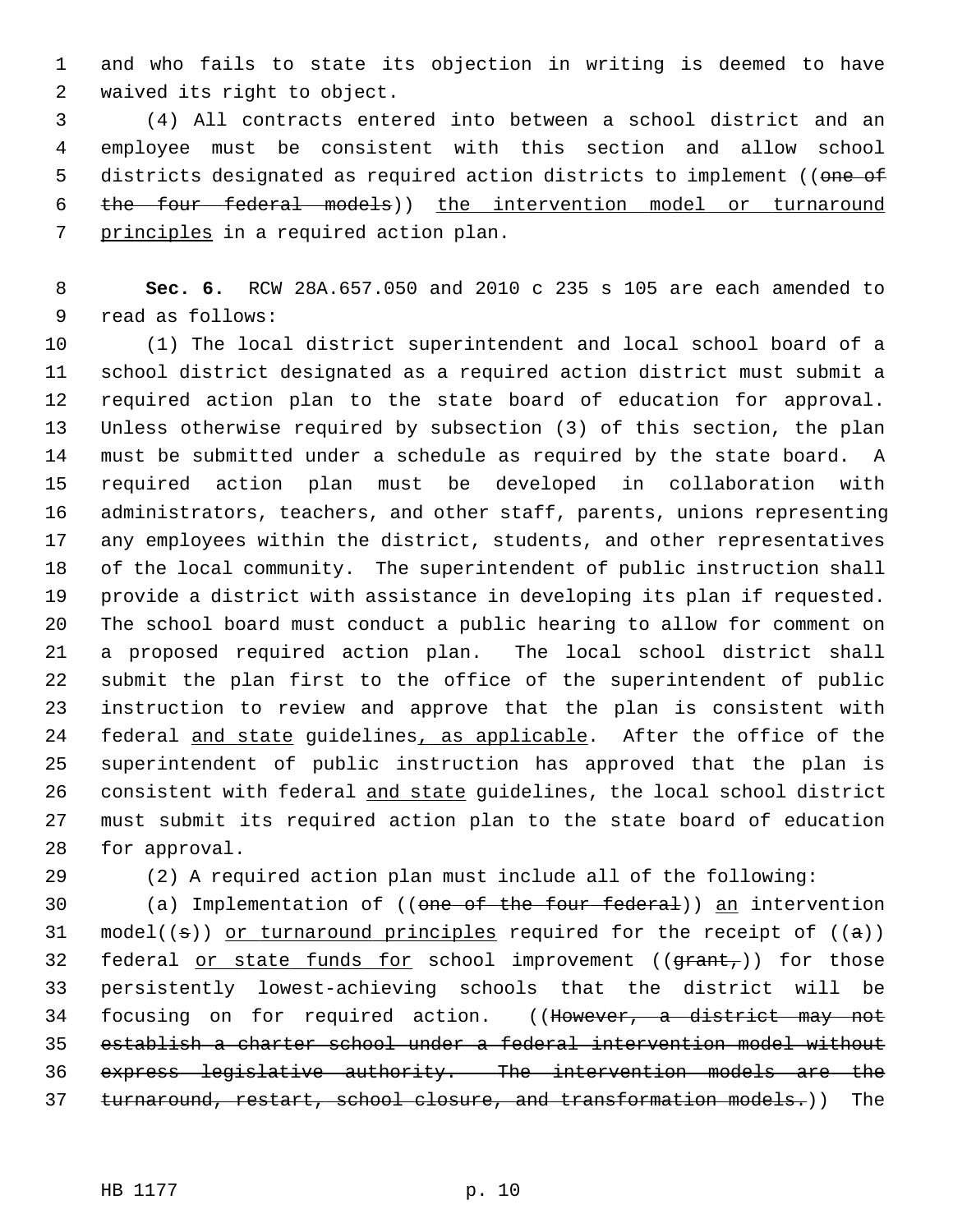1 intervention model selected and the implementation of turnaround 2 principles must address the concerns raised in the academic performance 3 audit and be intended to improve student performance to allow a school 4 district to be removed from the list of districts designated as a 5 required action district by the state board of education within three 6 years of implementation of the plan;

7 (b) Submission of an application for ((a federal school improvement 8 grant or a grant from other)) federal or state funds for school 9 improvement to the superintendent of public instruction;

10 (c) A budget that provides for adequate resources to implement the 11 ((federal)) model selected and any other requirements of the plan;

12 (d) A description of the changes in the district's or school's 13 existing policies, structures, agreements, processes, and practices 14 that are intended to attain significant achievement gains for all 15 students enrolled in the school and how the district intends to address 16 the findings of the academic performance audit; and

17 (e) Identification of the measures that the school district will 18 use in assessing student achievement at a school identified as a 19 persistently lowest-achieving school, which include improving 20 mathematics and reading student achievement and graduation rates as 21 defined by the office of the superintendent of public instruction that 22 enable the school to no longer be identified as a persistently lowest-23 achieving school.

24 (3)(a) For any district designated for required action, the parties 25 to any collective bargaining agreement negotiated, renewed, or extended 26 under chapter 41.59 or 41.56 RCW after June 10, 2010, must reopen the 27 agreement, or negotiate an addendum, if needed, to make changes to 28 terms and conditions of employment that are necessary to implement a 29 required action plan.

30 (b) If the school district and the employee organizations are 31 unable to agree on the terms of an addendum or modification to an 32 existing collective bargaining agreement, the parties, including all 33 labor organizations affected under the required action plan, shall 34 request the public employment relations commission to, and the 35 commission shall, appoint an employee of the commission to act as a 36 mediator to assist in the resolution of a dispute between the school 37 district and the employee organizations. Beginning in 2011, and each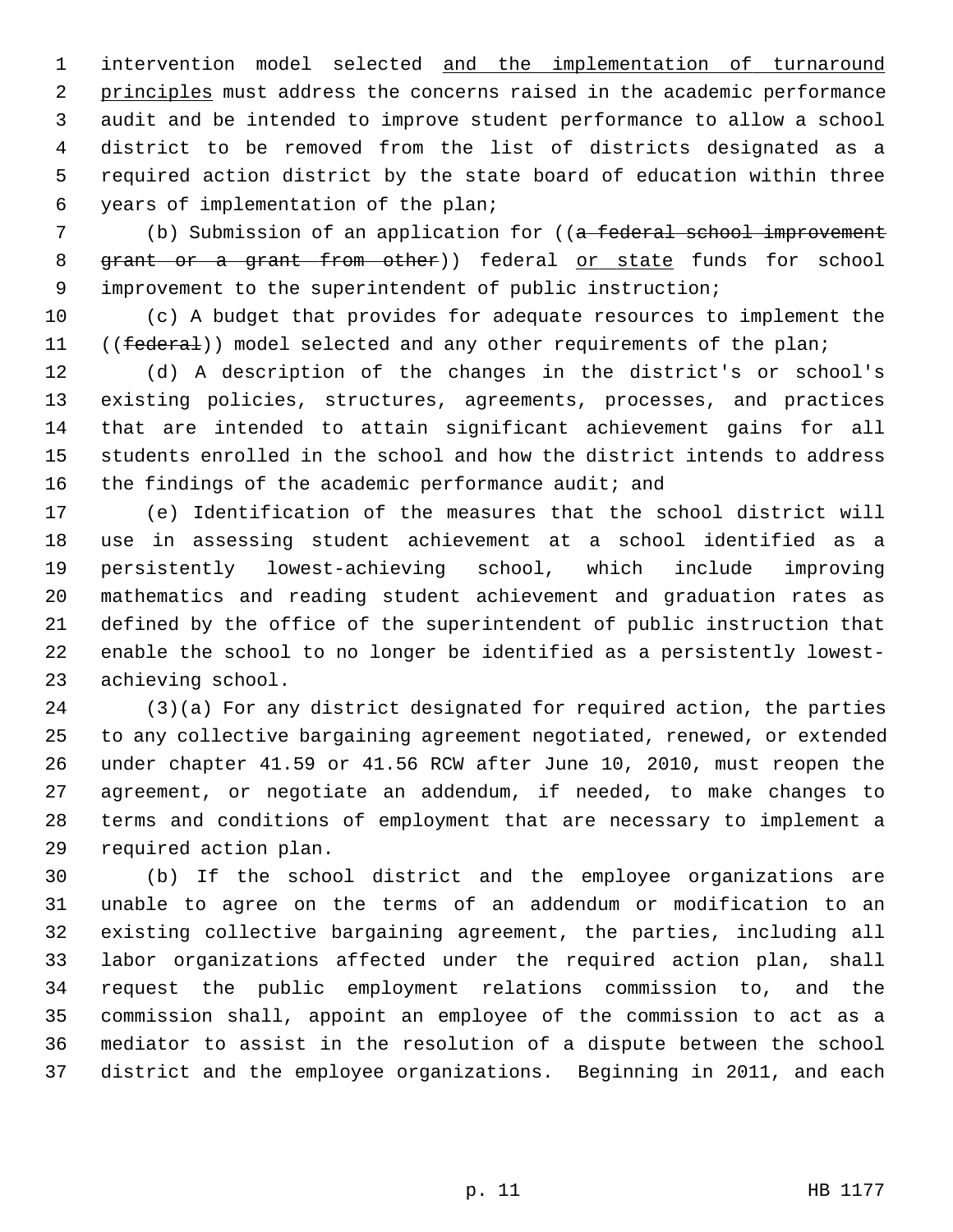1 year thereafter, mediation shall commence no later than April 15th. 2 All mediations held under this section shall include the employer and 3 representatives of all affected bargaining units.

 4 (c) If the executive director of the public employment relations 5 commission, upon the recommendation of the assigned mediator, finds 6 that the employer and any affected bargaining unit are unable to reach 7 agreement following a reasonable period of negotiations and mediation, 8 but by no later than May 15th of the year in which mediation occurred, 9 the executive director shall certify any disputed issues for a decision 10 by the superior court in the county where the school district is 11 located. The issues for determination by the superior court must be 12 limited to the issues certified by the executive director.

13 (d) The process for filing with the court in this subsection (3)(d) 14 must be used in the case where the executive director certifies issues 15 for a decision by the superior court.

16 (i) The school district shall file a petition with the superior 17 court, by no later than May 20th of the same year in which the issues 18 were certified, setting forth the following:

19 (A) The name, address, and telephone number of the school district 20 and its principal representative;

21 (B) The name, address, and telephone number of the employee 22 organizations and their principal representatives;

23 (C) A description of the bargaining units involved;

24 (D) A copy of the unresolved issues certified by the executive 25 director for a final and binding decision by the court; and

26 (E) The academic performance audit that the office of the 27 superintendent of public instruction completed for the school district.

28 (ii) Within seven days after the filing of the petition, each party 29 shall file with the court the proposal it is asking the court to order 30 be implemented in a required action plan for the district for each 31 issue certified by the executive director. Contemporaneously with the 32 filing of the proposal, a party must file a brief with the court 33 setting forth the reasons why the court should order implementation of 34 its proposal in the final plan.

35 (iii) Following receipt of the proposals and briefs of the parties, 36 the court must schedule a date and time for a hearing on the petition. 37 The hearing must be limited to argument of the parties or their counsel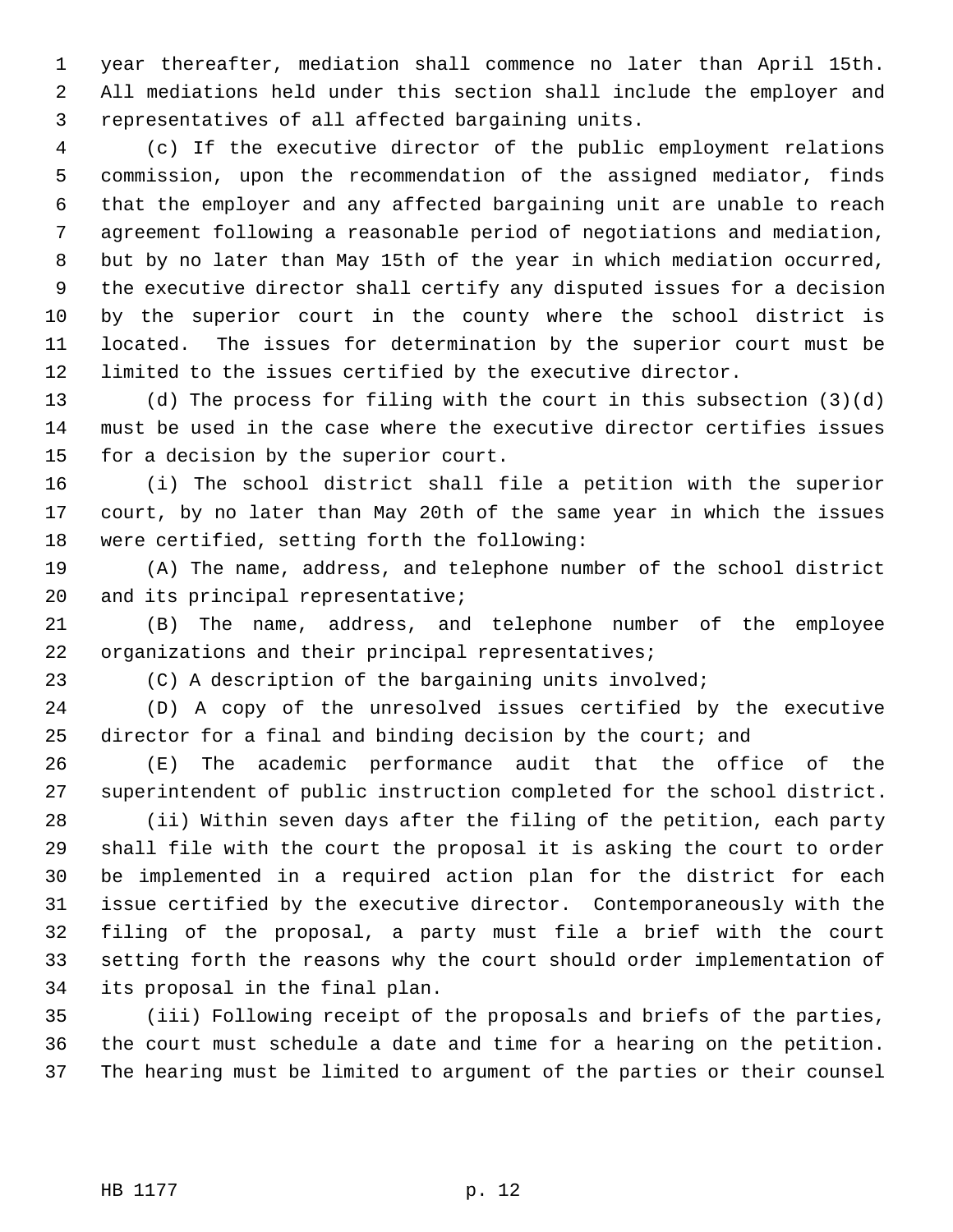1 regarding the proposals submitted for the court's consideration. The 2 parties may waive a hearing by written agreement.

 3 (iv) The court must enter an order selecting the proposal for 4 inclusion in a required action plan that best responds to the issues 5 raised in the school district's academic performance audit, and allows 6 for the award of ((a federal school improvement grant or a grant from 7 other)) federal or state funds for school improvement to the district 8 from the office of the superintendent of public instruction to 9 implement ((one of the four federal)) an intervention model((s)) or 10 turnaround principles. The court's decision must be issued no later 11 than June 15th of the year in which the petition is filed and is final 12 and binding on the parties; however the court's decision is subject to 13 appeal only in the case where it does not allow the school district to 14 implement a required action plan consistent with the requirements for 15 the award of ((a federal school improvement grant or other)) federal or 16 state funds for school improvement by the superintendent of public 17 instruction.

18 (e) Each party shall bear its own costs and attorneys' fees 19 incurred under this statute.

20 (f) Any party that proceeds with the process in this section after 21 knowledge that any provision of this section has not been complied with 22 and who fails to state its objection in writing is deemed to have 23 waived its right to object.

24 (4) All contracts entered into between a school district and an 25 employee must be consistent with this section and allow school 26 districts designated as required action districts to implement ((one of 27 the four federal models)) the intervention model or turnaround 28 principles in a required action plan.

29 **Sec. 7.** RCW 28A.657.060 and 2010 c 235 s 106 are each amended to 30 read as follows:

31 A required action plan developed by a district's school board and 32 superintendent must be submitted to the state board of education for 33 approval. The state board must accept for inclusion in any required 34 action plan the final decision by the superior court on any issue 35 certified by the executive director of the public employment relations 36 commission under the process in RCW 28A.657.050. The state board of 37 education shall approve a plan proposed by a school district only if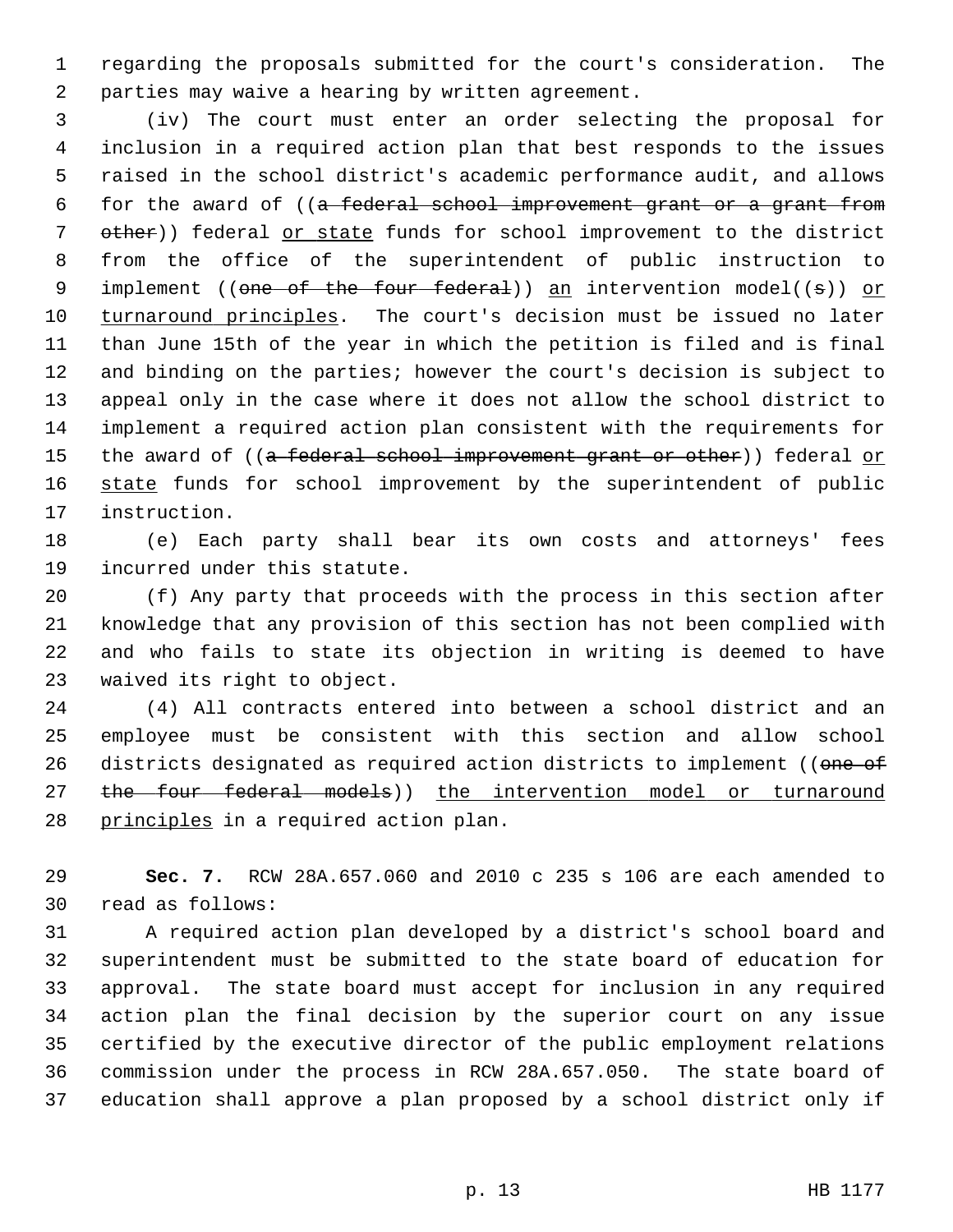1 the plan meets the requirements in RCW 28A.657.050 and provides 2 sufficient remedies to address the findings in the academic performance 3 audit to improve student achievement. Any addendum or modification to 4 an existing collective bargaining agreement, negotiated under RCW 5 28A.657.050 or by agreement of the district and the exclusive 6 bargaining unit, related to student achievement or school improvement 7 shall not go into effect until approval of a required action plan by 8 the state board of education. If the state board does not approve a 9 proposed plan, it must notify the local school board and local 10 district's superintendent in writing with an explicit rationale for why 11 the plan was not approved. Nonapproval by the state board of education 12 of the local school district's initial required action plan submitted 13 is not intended to trigger any actions under RCW 28A.657.080. With the 14 assistance of the office of the superintendent of public instruction, 15 the superintendent and school board of the required action district 16 shall either:  $((+a)$   $+(1)+$ )) (1) Submit a new plan to the state board 17 of education for approval within forty days of notification that its 18 plan was rejected, or  $((+b) - \{(2)\})$  (2) submit a request to the 19 required action plan review panel established under RCW 28A.657.070 for 20 reconsideration of the state board's rejection within ten days of the 21 notification that the plan was rejected. If federal or state funds for 22 school improvement are not available, the plan is not required to be 23 implemented until such funding becomes available. If federal or state 24 funds for this purpose are available, a required action plan must be 25 implemented in the immediate school year following the district's 26 designation as a required action district.

27 **Sec. 8.** RCW 28A.657.070 and 2010 c 235 s 107 are each amended to 28 read as follows:

29 (1) A required action plan review panel shall be established to 30 offer an objective, external review of a request from a school district 31 for reconsideration of the state board of education's rejection of the 32 district's required action plan. The review and reconsideration by the 33 panel shall be based on whether the state board of education gave 34 appropriate consideration to the unique circumstances and 35 characteristics identified in the academic performance audit of the 36 local school district whose required action plan was rejected.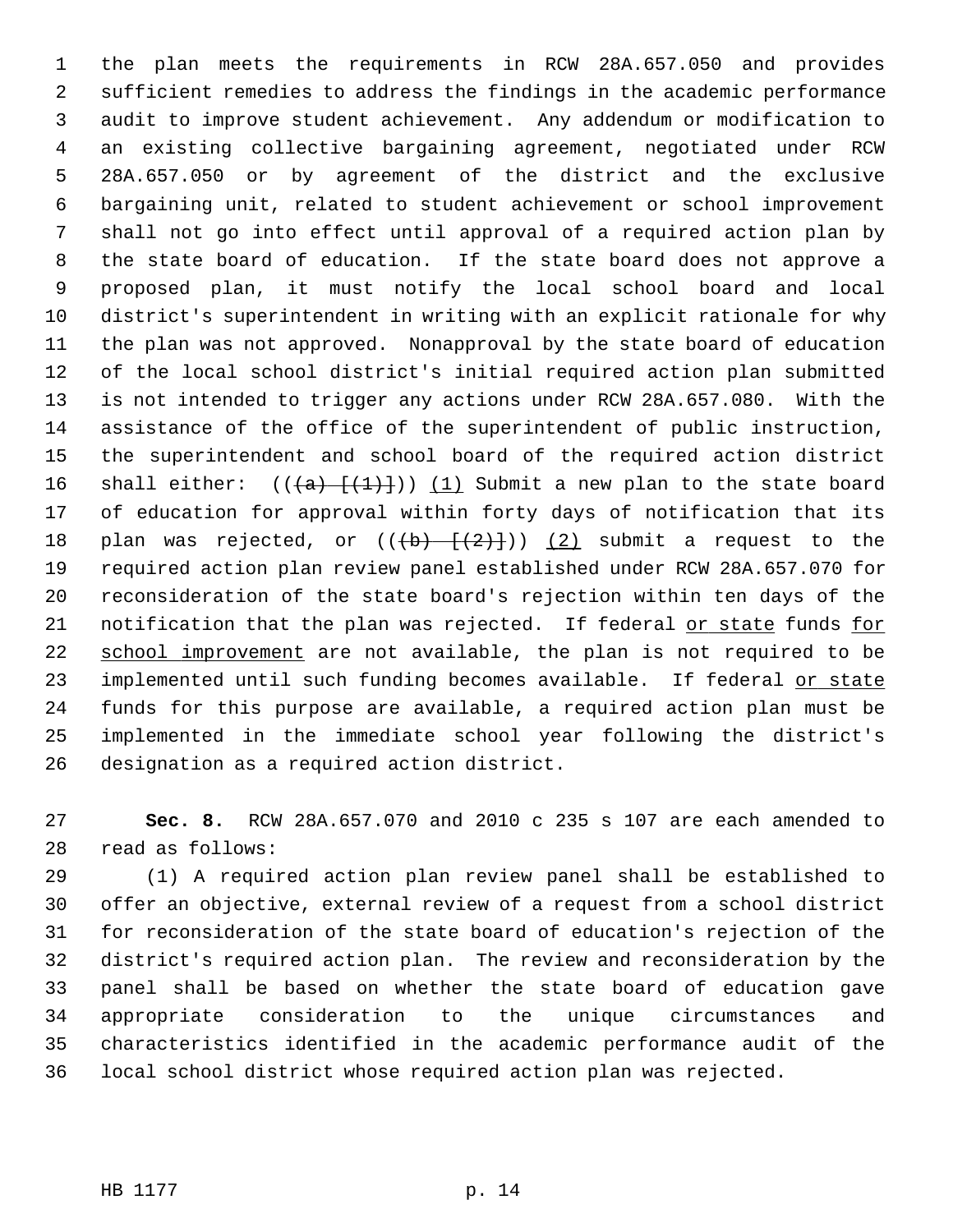1 (2)(a) The panel shall be composed of five individuals with 2 expertise in school improvement, school and district restructuring, or 3 parent and community involvement in schools. Two of the panel members 4 shall be appointed by the speaker of the house of representatives; two 5 shall be appointed by the president of the senate; and one shall be 6 appointed by the governor.

 7 (b) The speaker of the house of representatives, president of the 8 senate, and governor shall solicit recommendations for possible panel 9 members from the Washington association of school administrators, the 10 Washington state school directors' association, the association of 11 Washington school principals, the ((achievement)) educational 12 opportunity gap oversight and accountability committee, and 13 associations representing certificated teachers, classified school 14 employees, and parents.

15 (c) Members of the panel shall be appointed no later than December 16 1, 2010, but the superintendent of public instruction shall convene the 17 panel only as needed to consider a school district's request for 18 reconsideration. Appointments shall be for a four-year term, with 19 opportunity for reappointment. Reappointments in the case of a vacancy 20 shall be made expeditiously so that all requests are considered in a 21 timely manner.

22 (3) The required action plan review panel may reaffirm the decision 23 of the state board of education, recommend that the state board 24 reconsider the rejection, or recommend changes to the required action 25 plan that should be considered by the district and the state board of 26 education to secure approval of the plan. The state board of education 27 shall consider the recommendations of the panel and issue a decision in 28 writing to the local school district and the panel. If the school 29 district must submit a new required action plan to the state board of 30 education, the district must submit the plan within forty days of the 31 board's decision.

32 (4) The state board of education and superintendent of public 33 instruction must develop timelines and procedures for the deliberations 34 under this section so that school districts can implement a required 35 action plan within the time frame required under RCW 28A.657.060.

36 **Sec. 9.** RCW 28A.657.090 and 2010 c 235 s 109 are each amended to 37 read as follows: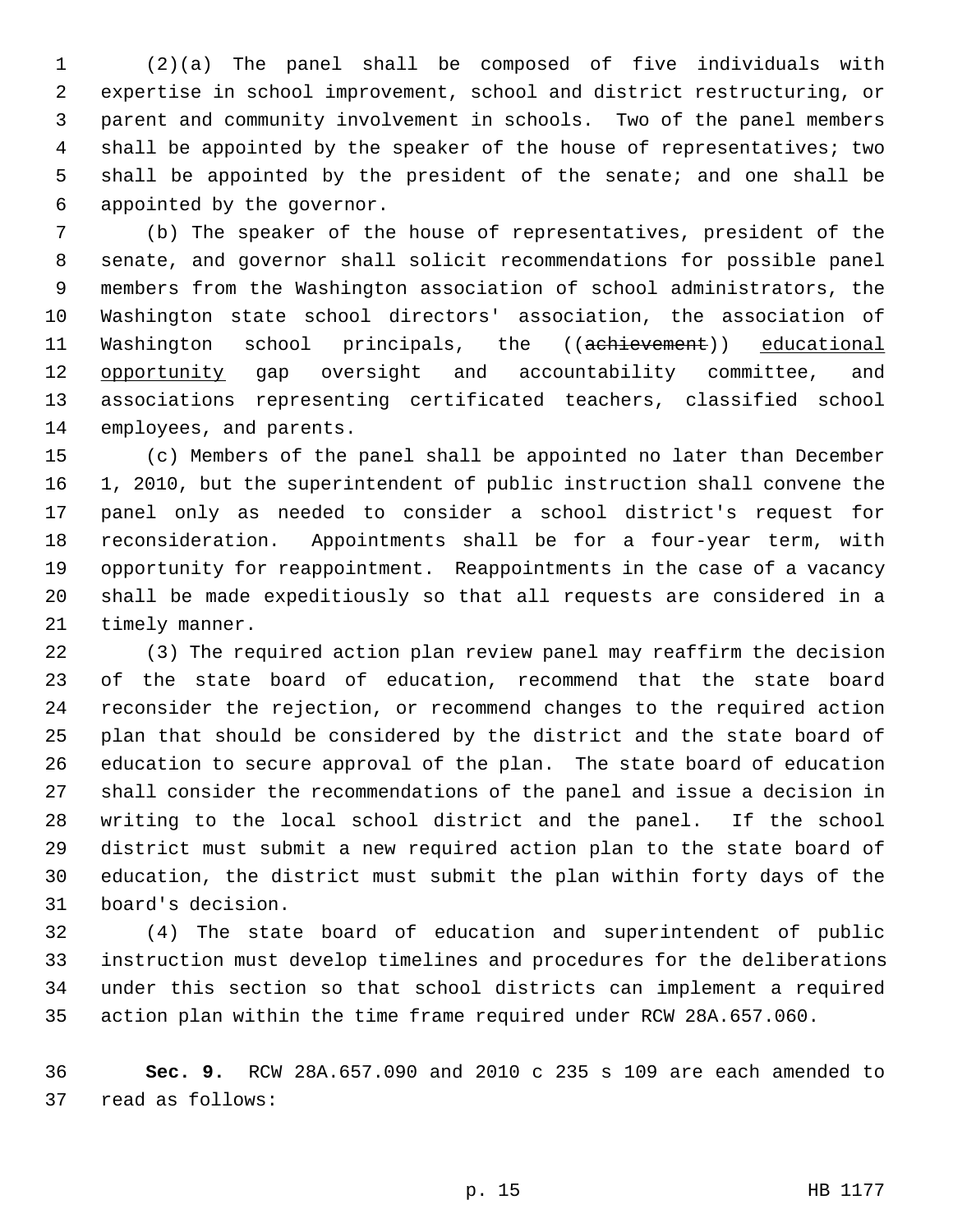1 A school district must implement a required action plan upon 2 approval by the state board of education. The office of  $((\text{the-})^2)$  the 3 superintendent of public instruction must provide the required action 4 district with technical assistance and ((federal school improvement 5 grant funds or other)) federal or state funds for school improvement, 6 if available, to implement an approved plan. The district must submit 7 a report to the superintendent of public instruction that provides the 8 progress the district is making in meeting the student achievement 9 goals based on the state's assessments, identifying strategies and 10 assets used to solve audit findings, and establishing evidence of 11 meeting plan implementation benchmarks as set forth in the required 12 action plan.

13 **Sec. 10.** RCW 28A.657.110 and 2010 c 235 s 111 are each amended to 14 read as follows:

15 (1) By November 1, 2013, the state board of education shall 16 ((continue to refine the development of)) adopt rules establishing an 17 accountability framework that creates a unified system of support for 18 challenged schools( $(\tau)$ ) that aligns with basic education, increases the 19 level of support based upon the magnitude of need, and uses data for 20 decisions. The board must seek input from the public and interested groups in developing the framework. Based on the framework, the superintendent of public instruction shall design a comprehensive system of specific strategies for recognition, provision of 24 differentiated support and targeted assistance, and, if necessary, requiring intervention in schools and districts. The superintendent shall submit the system design to the state board of education for review. The state board of education shall recommend approval or modification of the system design to the superintendent no later than January 1, 2014, and the system must be implemented statewide no later than the 2014-15 school year. To the extent state funds are appropriated for this purpose, the system must apply equally to Title I, Title I-eligible, and non-Title I schools in the state.

33 (2) The state board of education shall develop ((an 34 accountability)) a Washington achievement index to identify schools and 35 districts for recognition, for continuous improvement, and for 36 additional state support. The index shall be based on criteria that 37 are fair, consistent, and transparent. Performance shall be measured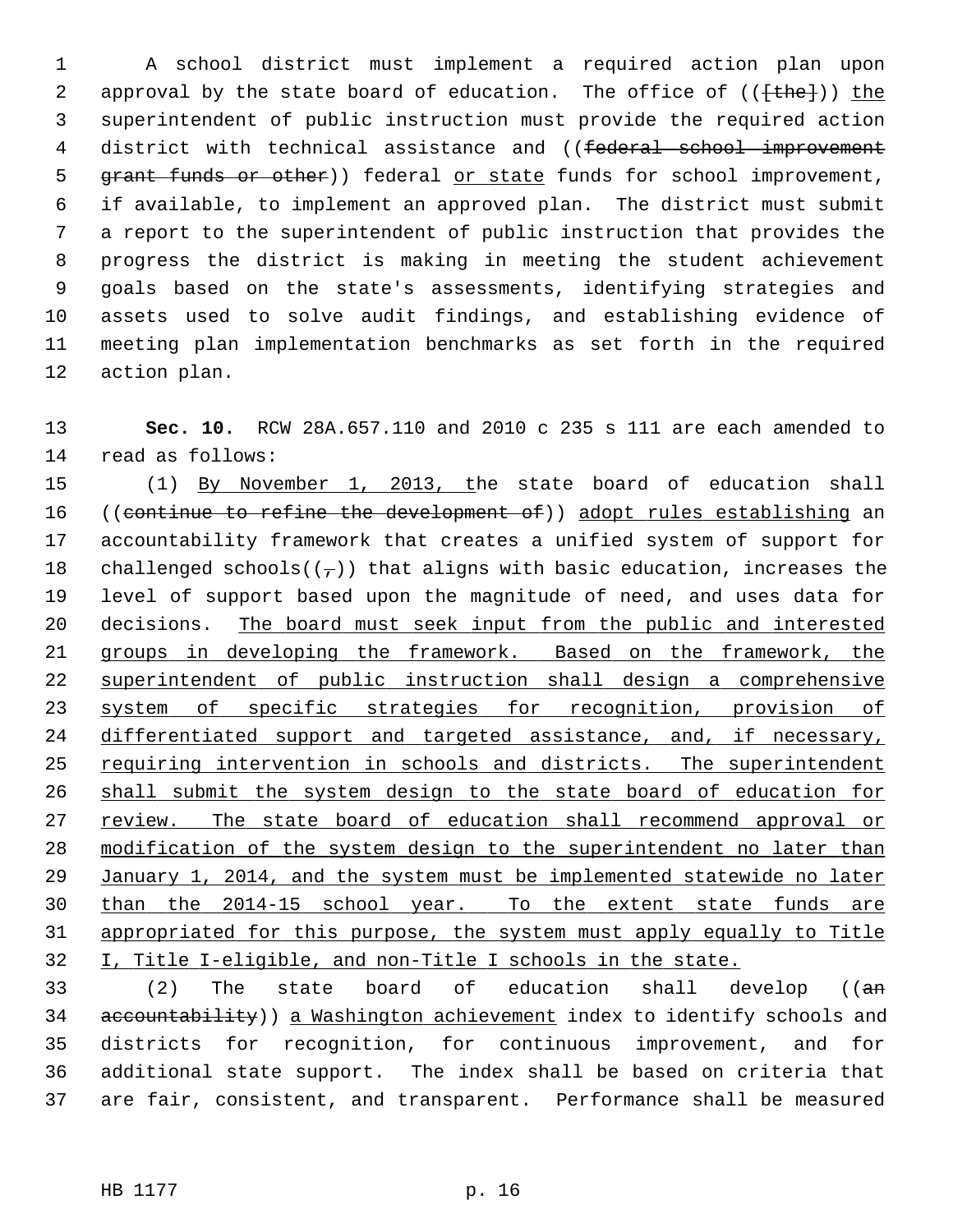1 using multiple outcomes and indicators including, but not limited to, 2 graduation rates and results from statewide assessments. The index 3 shall be developed in such a way as to be easily understood by both 4 employees within the schools and districts, as well as parents and 5 community members. It is the legislature's intent that the index 6 provide feedback to schools and districts to self-assess their 7 progress, and enable the identification of schools with exemplary 8 student performance and those that need assistance to overcome 9 challenges in order to achieve exemplary student performance.

10 (3) The state board of education, in cooperation with the office of 11 the superintendent of public instruction, shall annually recognize 12 schools for exemplary performance as measured on the ((state board of 13 education accountability)) Washington achievement index. The state 14 board of education shall have ongoing collaboration with the 15 ((achievement)) educational opportunity gap oversight and 16 accountability committee regarding the measures used to measure the 17 closing of the achievement gaps and the recognition provided to the 18 school districts for closing the achievement gaps.

19 (4) In coordination with the superintendent of public instruction, 20 the state board of education shall seek approval from the United States 21 department of education for use of the ((accountability)) Washington 22 achievement index and the state system of differentiated support, 23 assistance, and intervention( $(\tau)$ ) to replace the federal accountability 24 system under P.L. 107-110, the no child left behind act of 2001.

25 (5) The state board of education shall work with the education data 26 center established within the office of financial management and the 27 technical working group established in ((section 112, chapter 548, Laws 28 of 2009)) RCW 28A.290.020 to determine the feasibility of using the 29 prototypical funding allocation model as not only a tool for allocating 30 resources to schools and districts but also as a tool for schools and 31 districts to report to the state legislature and the state board of 32 education on how the state resources received are being used.

33 NEW SECTION. **Sec. 11.** Section 5 of this act expires June 30, 34 2019.